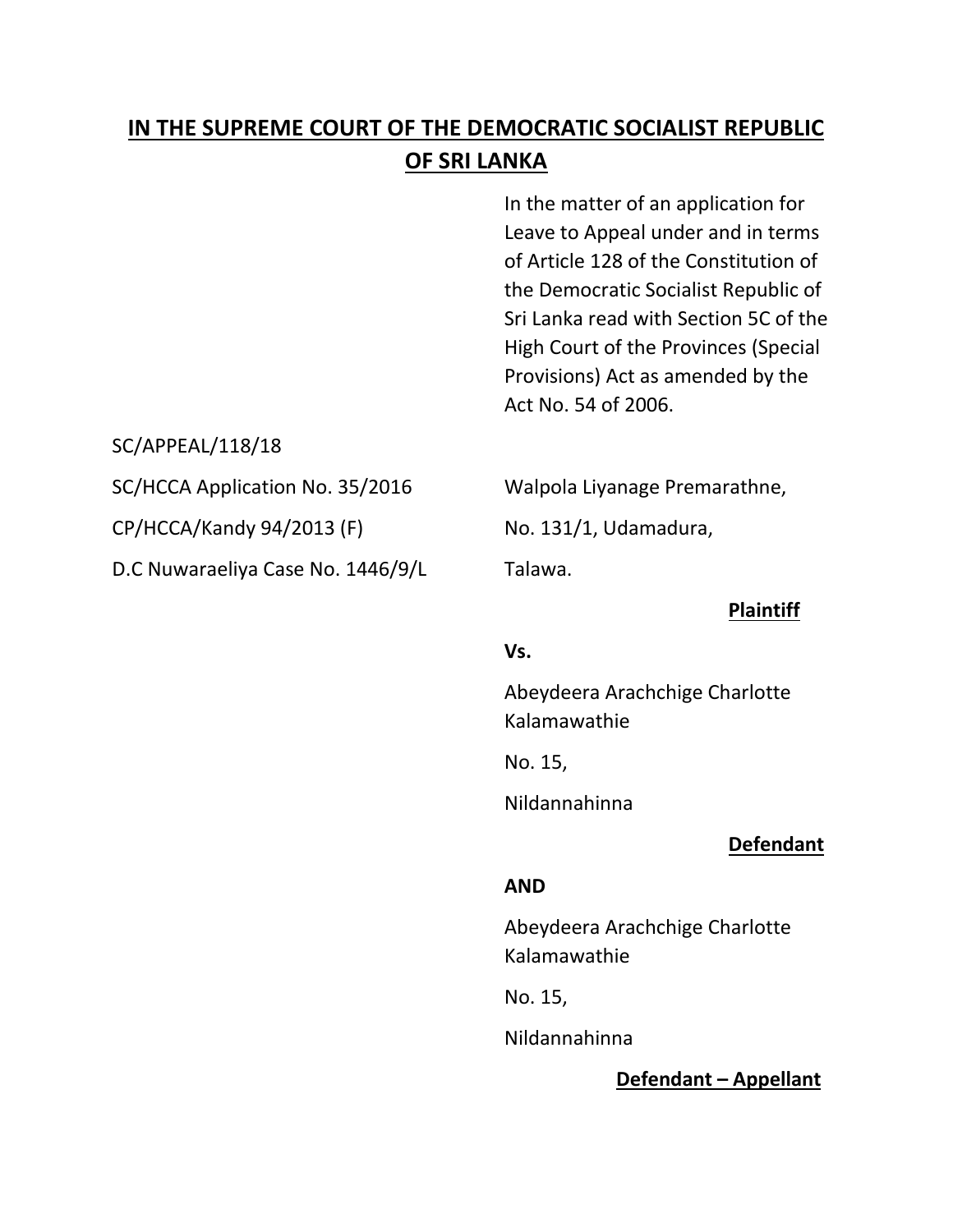**Vs.**

Walpola Arachchige Premarathne,

No. 131/1, Udamadura,

Talawa.

# **Plaintiff – Respondent**

#### **AND**

Abeydeera Arachchige Charlotte Kalamawathie

No. 15,

Nildannahinna

## **Defendant – Appellant - Petitioner**

**Vs.**

Walpola Arachchige Premarathne,

No. 131/1, Udamadura,

Talawa.

## **Plaintiff – Respondent – Respondent**

## **AND NOW**

Abeydeera Arachchige Charlotte Kalamawathie

No. 15,

Nildannahinna

# **Defendant – Appellant – Appellant**

**Vs.**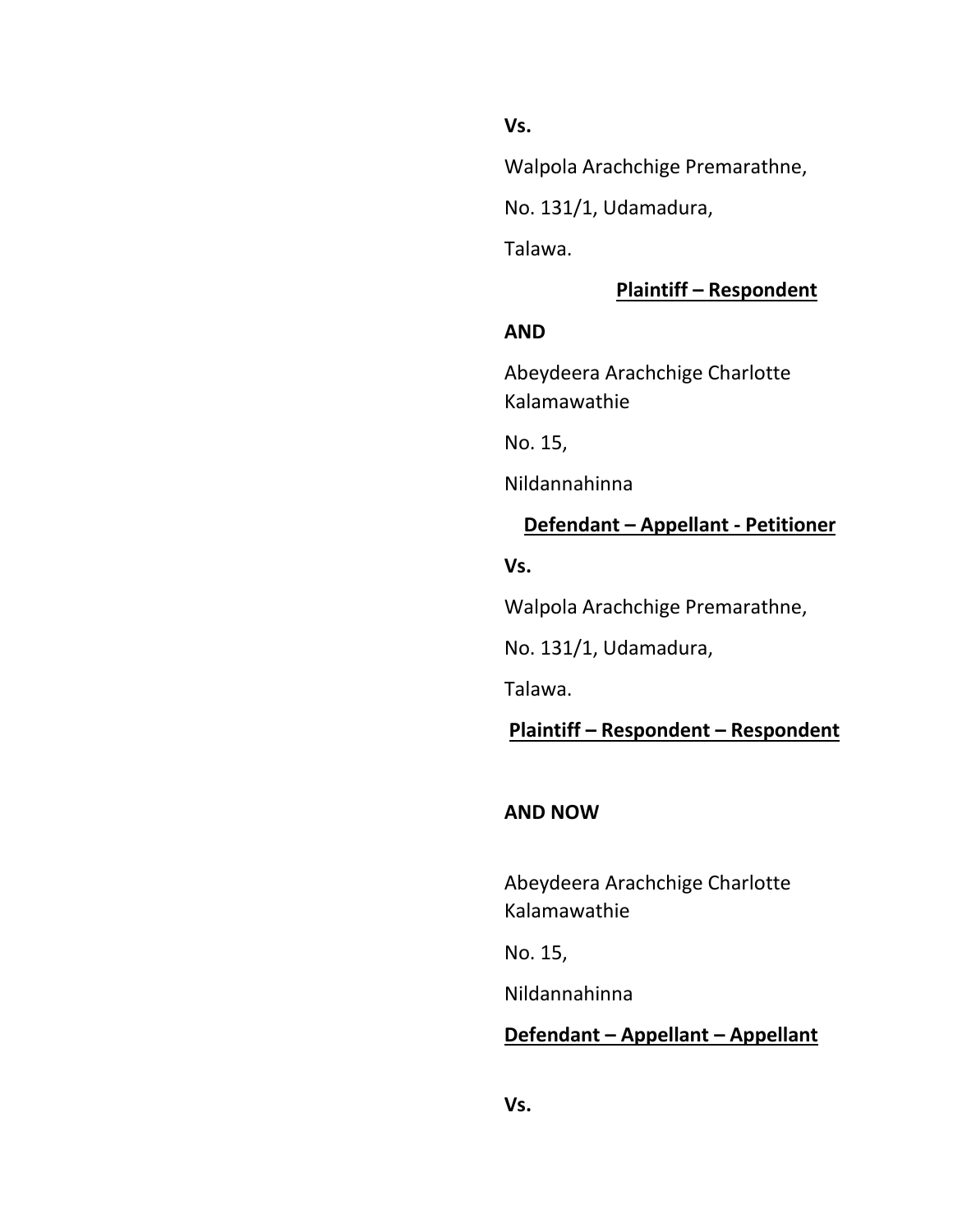Walpola Arachchige Premarathne,

No. 131/1, Udamadura,

Talawa.

#### **Plaintiff – Respondent - Respondent**

(Deceased)

1a. M.M.G. Karunawathie,

1b. W.L. Nandawathie,

1c. W.L. Rupawathie,

1d. W.L. Kamalawathie,

1e. W.L. Ariyawathie

1f. W.L. Gunarathne,

1g. W.L. Thusarika Kumari,

1h. W.L. Chandra Kumari,

1i. W.L. Lalitha Kumari,

1j. W.L. Devika Kumari

All at No. 48, Udamadura,

Talawa,

Nildannahinna.

# **1(a) to 1(j) Plaintiff – Respondent – Respondents**